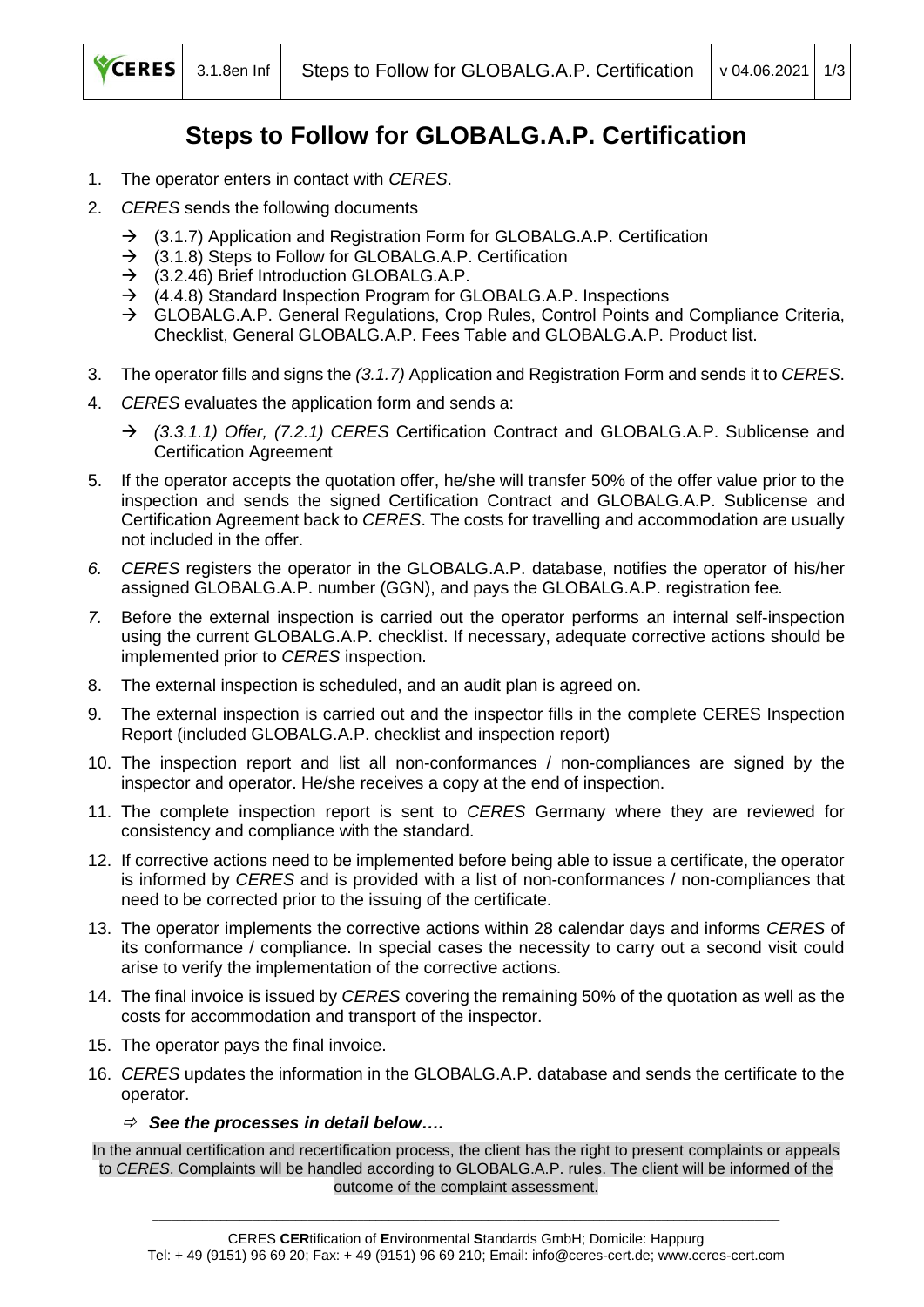

\_\_\_\_\_\_\_\_\_\_\_\_\_\_\_\_\_\_\_\_\_\_\_\_\_\_\_\_\_\_\_\_\_\_\_\_\_\_\_\_\_\_\_\_\_\_\_\_\_\_\_\_\_\_\_\_\_\_\_\_\_\_\_\_\_\_\_\_\_\_\_\_\_\_\_\_\_\_\_\_\_\_\_\_\_\_\_\_\_\_\_\_\_\_\_\_\_\_\_\_\_